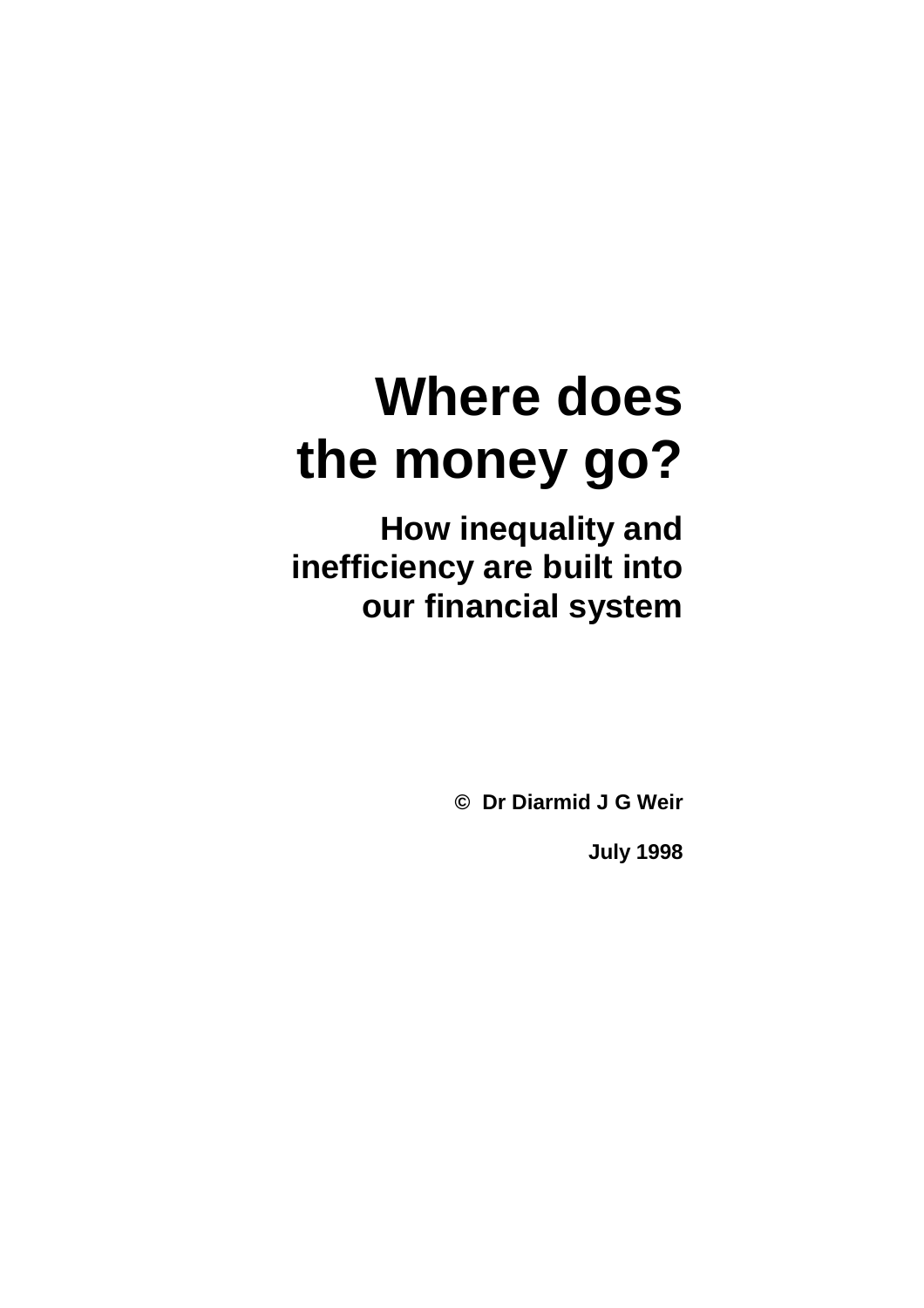# **Contents**

| Section 1 - A Theoretical Model3     |  |
|--------------------------------------|--|
|                                      |  |
|                                      |  |
|                                      |  |
| Section 2 - Testing the Hypotheses14 |  |
| Section 3 - Looking to the Future21  |  |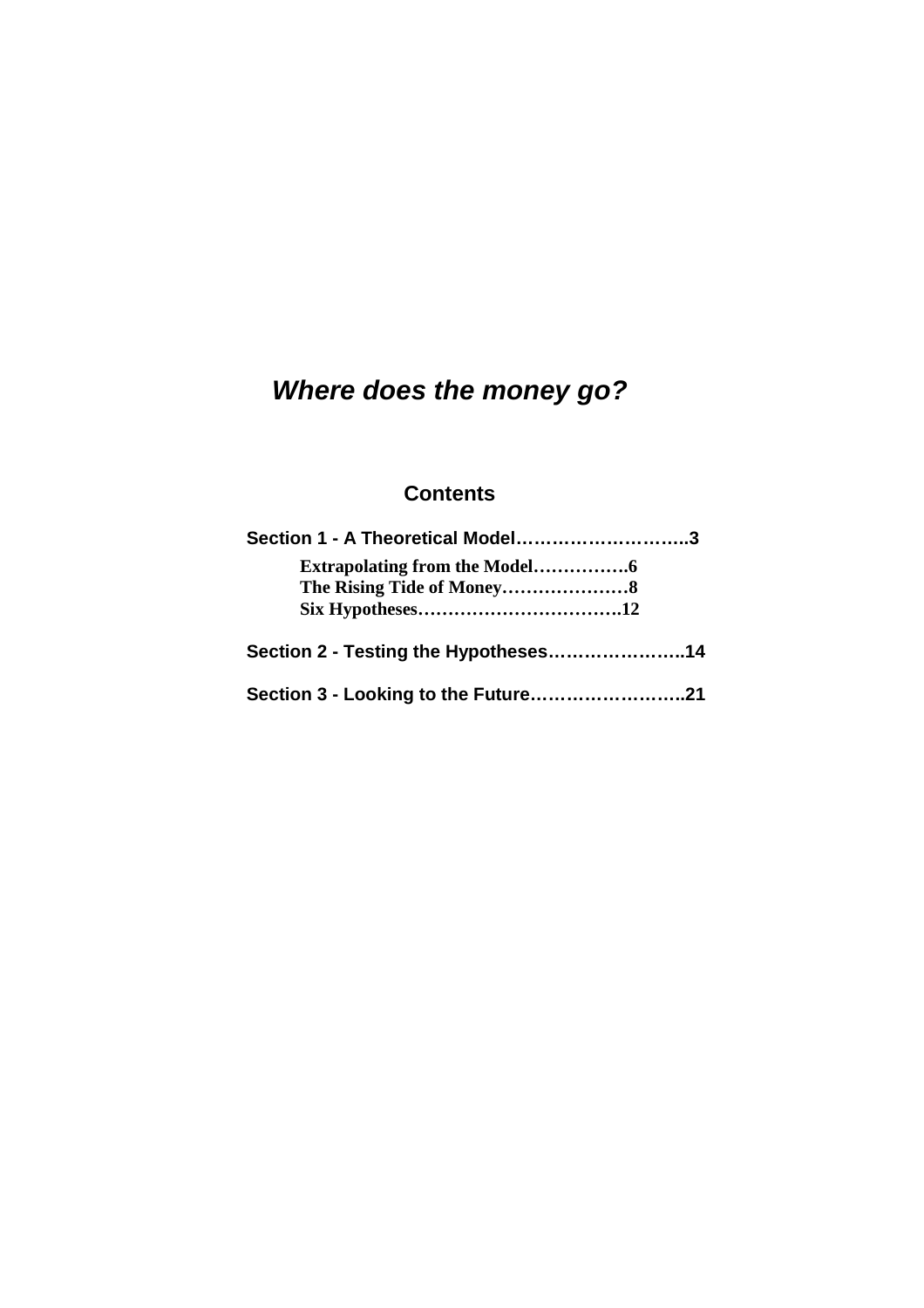**How inequality and inefficiency are built into our financial system.** 

# **Section 1 - A Theoretical Model**

# **Introduction**

Although income inequality appears to be a fact of life there remains general agreement that there should be such a thing as social justice, if this is given to mean at least an approximation to equality of potential achievement. This apparent incompatibility can only be reconciled if money income is neither the only measure of human well-being and fulfilment nor the only means to achieving it. Yet it may well be that the fundamentals of the global financial and economic system are such as inevitably to both *widen* income inequality and also to *increase* the importance of money in achieving individual well-being and happiness. In this paper I intend to demonstrate this in two ways. Firstly I suggest how particular changes in economic circumstances are likely to affect different groups of individuals based on our knowledge of the relationship between human well-being and income levels. I go on to extrapolate the likely socioeconomic consequences of this. Secondly I will look at the economic and social data over a particular time of marked economic change in the UK, the period roughly between 1980 and 1995, to show that the extrapolation made in the first section appears to be true. On the assumption that these hypotheses continue to be supported by the empirical evidence, I suggest how the trends toward inequality and the increased importance of money might be ended or even reversed.

# **Happiness and Income**

l

Work by Ruut Veerhoven of Erasmus University, Rotterdam and Ed Diener of the University of Illinois<sup>1,2</sup> show that the relationship between different levels of income and happiness as measured by immediate emotional well-being and general life satisfaction shows two distinct phases. At lower levels of income there is a close correlation with increasing income and increasing happiness, presumably because access to certain fixed bio-psychological needs increases, but at higher levels of income this correlation becomes much less obvious, fixed needs having already been adequately fulfilled. The curve produced from data on income levels and happiness (using a measure of well-being previously accepted as valid and reliable) from individuals in 100 locations in the US between 1981 and 1984 is shown in **Figure 1.**

<sup>1</sup> Veenhoven R. Is Happiness Relative? *Social Indicators Research* 1991;24:1-34

<sup>2</sup> Diener E, Sandvik E, Seidlitz L, Diener M. The Relationship between income and subjective well-being: relative or absolute? *Social Indicators Research* 1993;28:195-223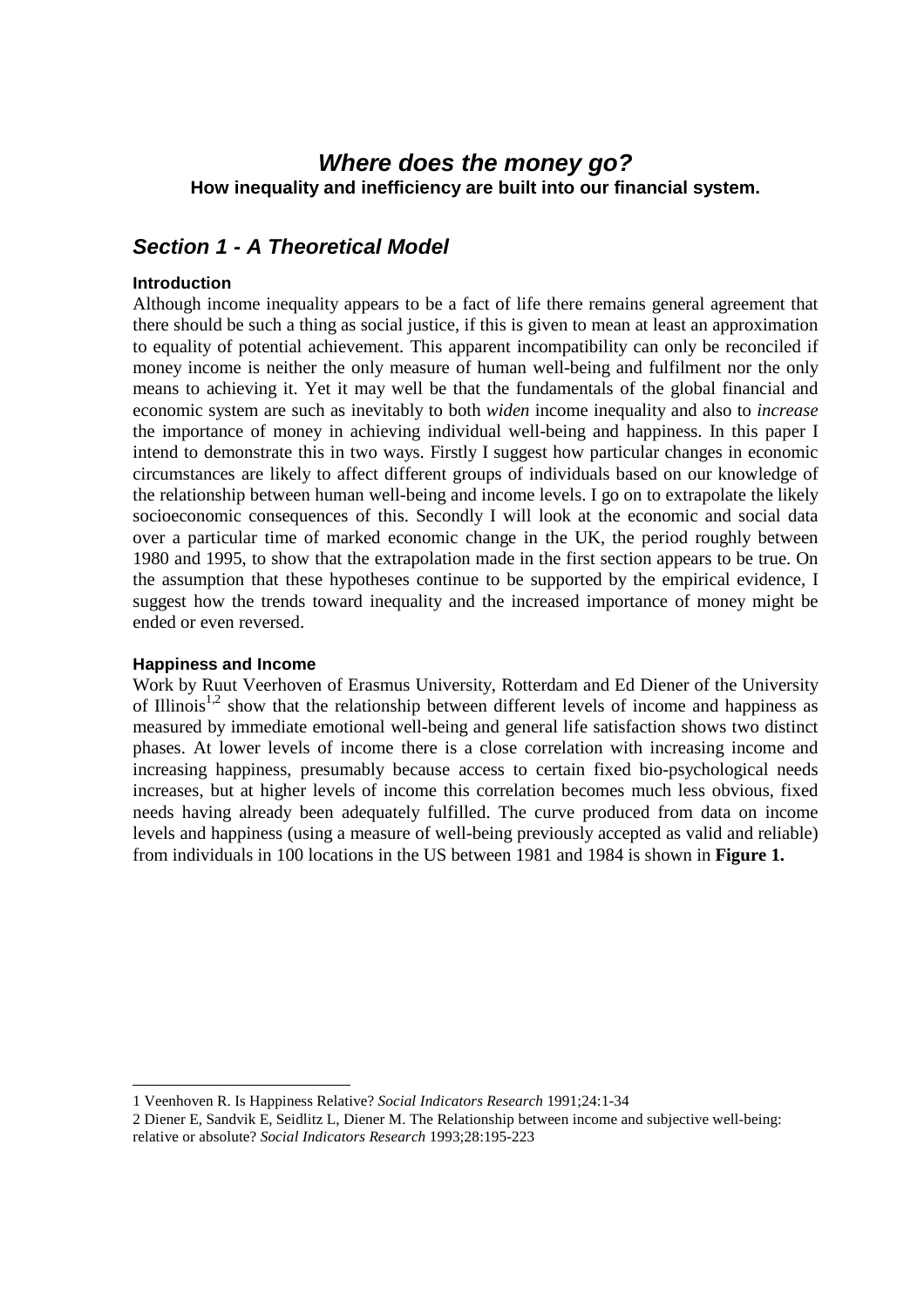

(Reproduced from Diener et al, 1993)

**Figure 1.** Income and well-being for US

There appears to be a level of income which divides two distinct groups in society in terms of the importance of further rises in their income, as demonstrated in **Figure 2**.



**Figure 2.** Socioeconomic Groups as defined by the Income-Happiness Curve

I have entitled these groups as follows:

*Workers* are lower-paid, have low-skilled jobs and tend to have the following characteristics in common: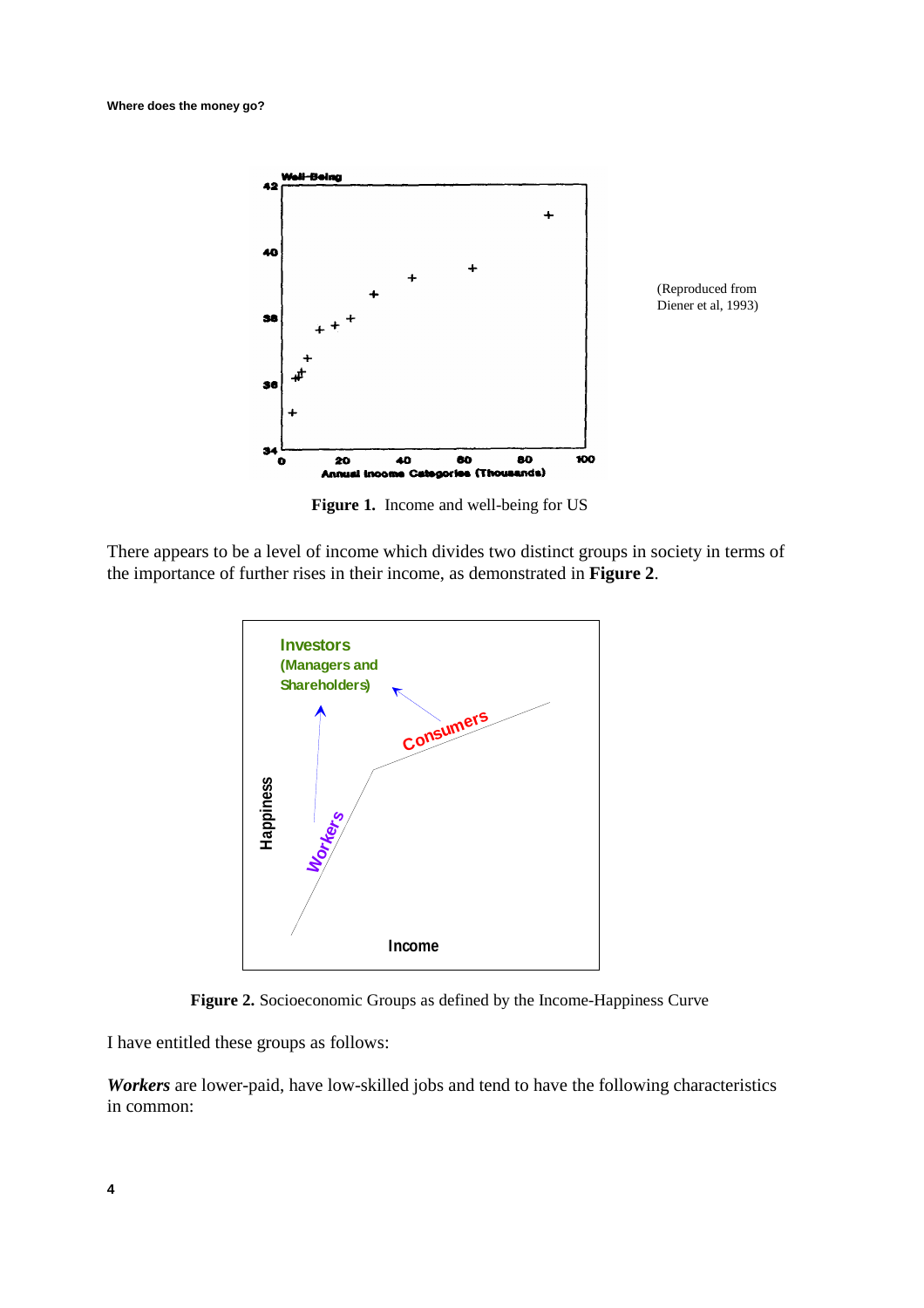- Small increments in income produce marked improvements in happiness
- Relative lack of education, information and mobility means they tend to have less choice in goods and services
- Information deficit and reduced choice means they are more likely to suffer from the harmful effects of goods and services such as tobacco, alcohol and pollution and are therefore prone to poorer health
- They will generally be unable to afford expensive luxuries
- The may overvalue the chance of large increases in income over more certain small increases, believing that very large increase in income will produce very large increases in happiness. This results in a culture of gambling, whether this be legally sanctioned as in the lottery or illegal as in crime
- Having fewer financial, educational and material resources means movement to the higher levels is always difficult although not impossible.

Those on the upper slope (**C***onsumers*) are higher paid and more highly skilled or trained. Their characteristics are:

- Increases in income produce smaller increases in happiness
- They have access to more choice and more information, and therefore greater economic and political power
- Have more than adequate resources for necessities so are more willing to pay for expensive luxuries with high profit margins
- Generally more likely to be aware of the true relationship between income and happiness, so as a group are less likely to overvalue large one-off financial gains or take high risks to obtain them
- Having access to more resources, tend to stay on upper slope

It is important to bear in mind that these characteristics will not apply wholly to all members of each group, that many people belong to more than one group, and that other factors modify the tendency to respond in the described ways. To have a chance of predicting some, but by no means all, outcomes, it is sufficient to state that large numbers of each group will be likely to show, given a particular set of economic circumstances, a tendency to respond in a particular way *relative* to the other groups. This is further explained below.

The *Consumers* group contains a large sub-group of *Investors* (comprising managers and shareholders, including members of pension-funds etc) who gain from the tendency of *Workers'* labour to be undervalued in relation to money and consumers tendency to pay 'over the odds' for goods and services because they undervalue more basic labour and materials in comparison. To maximise profits requires a particular balance between those on the lower and upper slopes. If all are on the upper slope, profits from low labour costs and personally harmful products would be lost. If all are on the lower slope profits from (non-addictive) luxury items - overvalued compared to necessities - would be lost from those whose money needs to be used for more essential items. The *Investors* group gains profits from the value gaps that arise.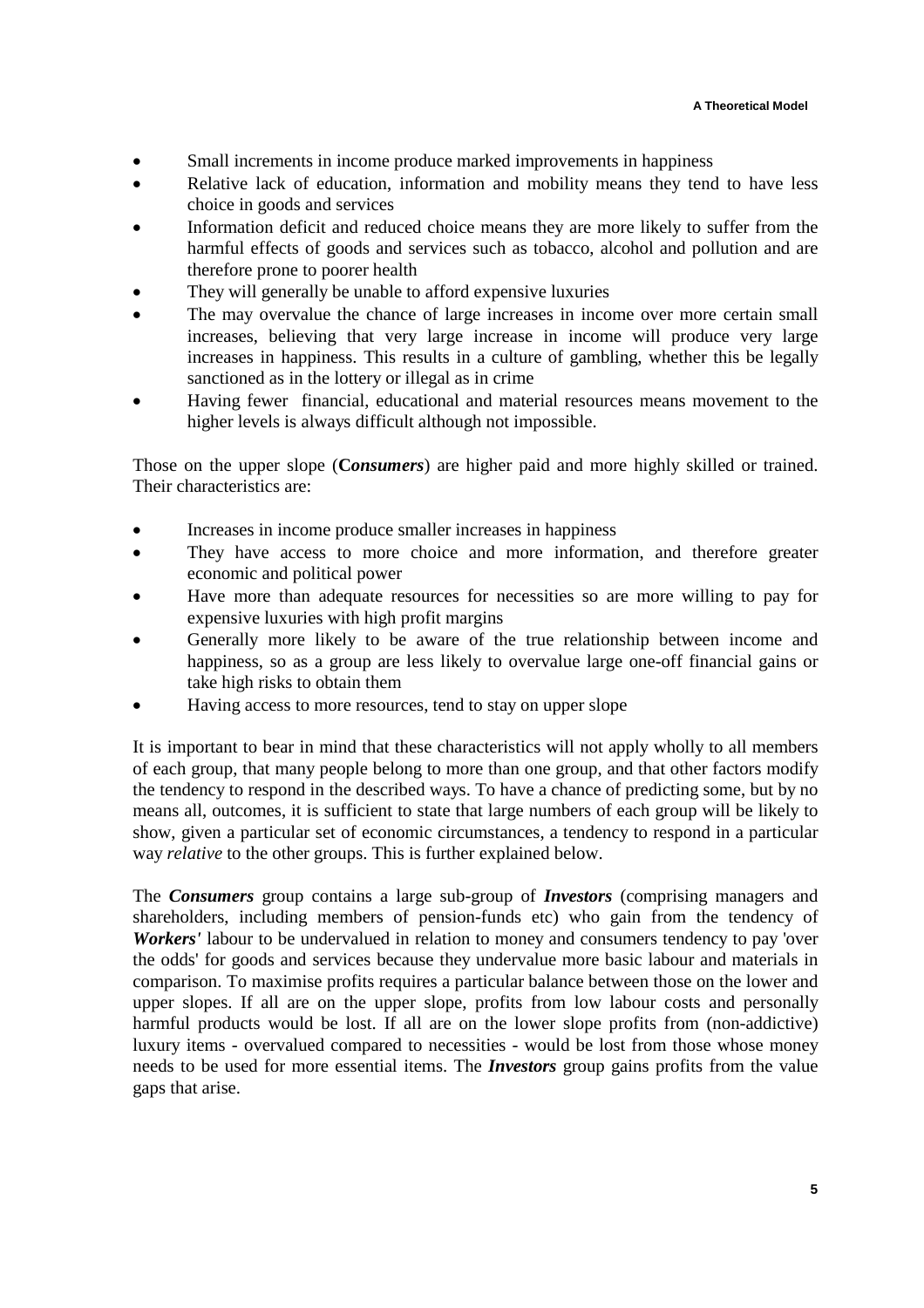We could postulate that the further away *workers* are from the break point, the greater the profit to be gained from cheap labour and the further *consumers* are far from the break point the greater profit to be gained from manufacturing and/or selling expensive luxury goods or leisure services. Irrespective of the total income of population it may be in the interests of *maximising profit* to maintain or exaggerate inequality of income.

The ultimate and most efficient consumer service is likely to be that of simply managing consumers' excess reserves of money, since this involves the minimum of labour and the maximum of overvaluation, since money is intrinsically worthless and costs very little to produce and even less to move around. Thus if income inequality is increasing we might expect to see the increasing activity of banks, financial services and stockbrokers, to deal with the rising tide of **consumer's** spare cash.

# **Non-linear relationships**

As described above, some individuals fall into one or more groups. I believe that the existence of these different groups and the ability of individuals to belong to more than one at any one time and to move between them is the reason why much of economic forecasting and manipulation is so unreliable using current orthodox economic theory. The aggregate effects of changes which may affect each group's behaviour in very different ways are almost impossible to predict since the size of each movement, not just its direction, would have to be known to guage the overall direction of even such important outcomes as inflation and unemployment. The 'non-linear' nature of this relationship has been well-described by such economists as Brian Arthur of the Santa Fe Institute<sup>1</sup> and Paul Ormerod in his somewhat overdramatically titled book *The Death of Economics*. 2 It can only really be possible to make sensible predictions of the outcomes of particular external economic changes when the effects on all three groups are moving toward the same outcome.

There are other factors which will affect the responses of each group to such variables as income and price levels, not always or even often predictably. Important factors include the current level of unemployment, the existence of adequate welfare provision for those without work and the degree to which persuasive advertising outweighs more objective information to increase the perceived value of consumer goods and services above the materials and labour actually required to produce them.

# **Extrapolating from the Model**

Let us now extrapolate how we might expect our three groups (considered separately for the sake of clarity) to react to a particular change in economic fundamentals. Economics is primarily about the distribution of 'scarce' resources (human and material) between individuals. The total amount of material and human resources to which we have access at any point in time is finite and cannot be altered by human action. Equally the fundamental characteristics of human beings do not change much over time. Yet the means by which

 1 Arthur W B Inductive Reasoning and Bounded Rationality *American Economic Review, (AEA Papers and Proc.)*, 84, 406-411, May 1994

<sup>2</sup> Ormerod P. The Death of Economics. *Faber and Faber*; London 1994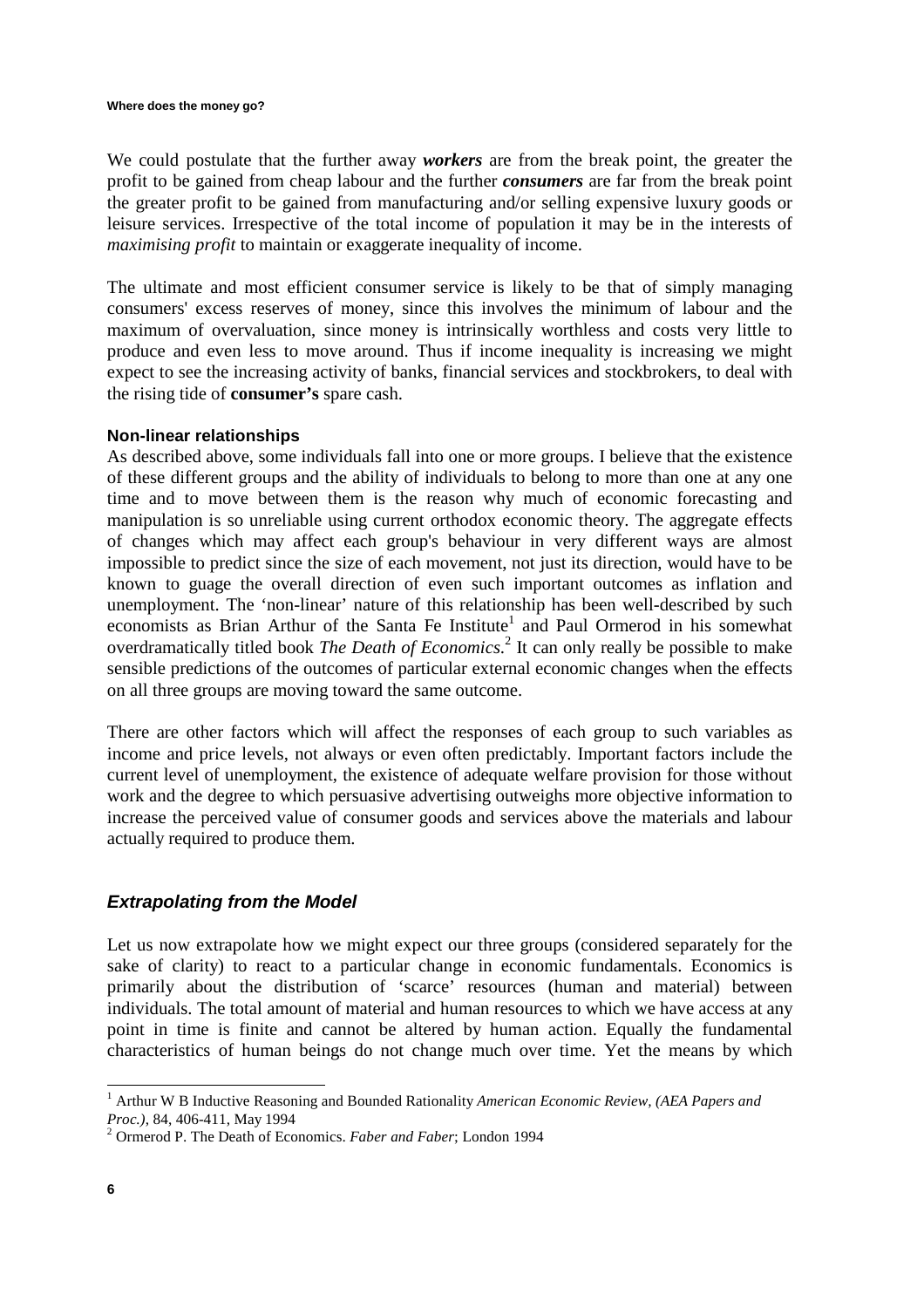resources are allocated to particular outcomes and between individuals is very much open to alteration by human action, indeed to an effectively infinite degree. Within our present economic system, usually described as 'free-market capitalism', how this is done depends on relative valuations of different resources and outcomes in money terms. So it would seem reasonable to look closely at the effect changes in money could have on our groups.

Although money is the means of distribution and allocation and this is generally regarded as its primary purpose it has over time required the convention of value in itself, which in reality being nothing but paper and ink or numbers in a computer database, it does not have. Its 'real' value can never be greater than the sum of all available labour and materials and thus it can only have value if there are goods and services available to be exchanged for money. Yet because of its 'convention' value total *perceived* available wealth actually appears to be greater than this. And the amount of money an individual has access to will determine the way in which he or she values goods and services in terms of that money.

# **The Perception of Wealth**

One might show this relationship as one of **under-valuation of real goods and services** by the following expression:

**%Undervaluation = Perceived Available Money Value (***PAMV )*

 *PAMV* **+ Perceived Available Labour and Materials Value (***PALM***)** 

where  $PAMV =$  the value an individual gives to all money he or she may have **access to directly, or indirectly through borrowing (taking into account the cost of such borrowing to him/her);** 

**and** *PALM* **= the value in money terms an individual gives to all labour and materials he/she may have access to** 

Let's look at how this relationship affects the outlook of our different groups - *Workers*, *Consumers* and *Investors*.

*Workers*, having little access to reserves of money, will generally have a low *PAMV* so they tend to give labour and materials a relatively high value. They may work for low wages if it is fulfilling work or necessary for survival but may opt not to give their labour away if there are alternatives, legal or illegal. They will tend not to pay 'over the odds' unless persuaded to do so by effective marketing or advertising, or the creation of addiction, since this has a significant effect on their ability to purchase other items which can significantly improve their lives. Unfortunately, their relative lack of information, education and choice makes them more susceptible to advertising, marketing and manipulation.

*Consumers* generally have better access to surplus cash and therefore have a higher *PAMV*  with the result that labour and materials are relatively undervalued. They already have access to those items which are important to their well-being. Paying 'over the odds' is therefore less damaging and may be consciously or subconsciously accepted as required to maintain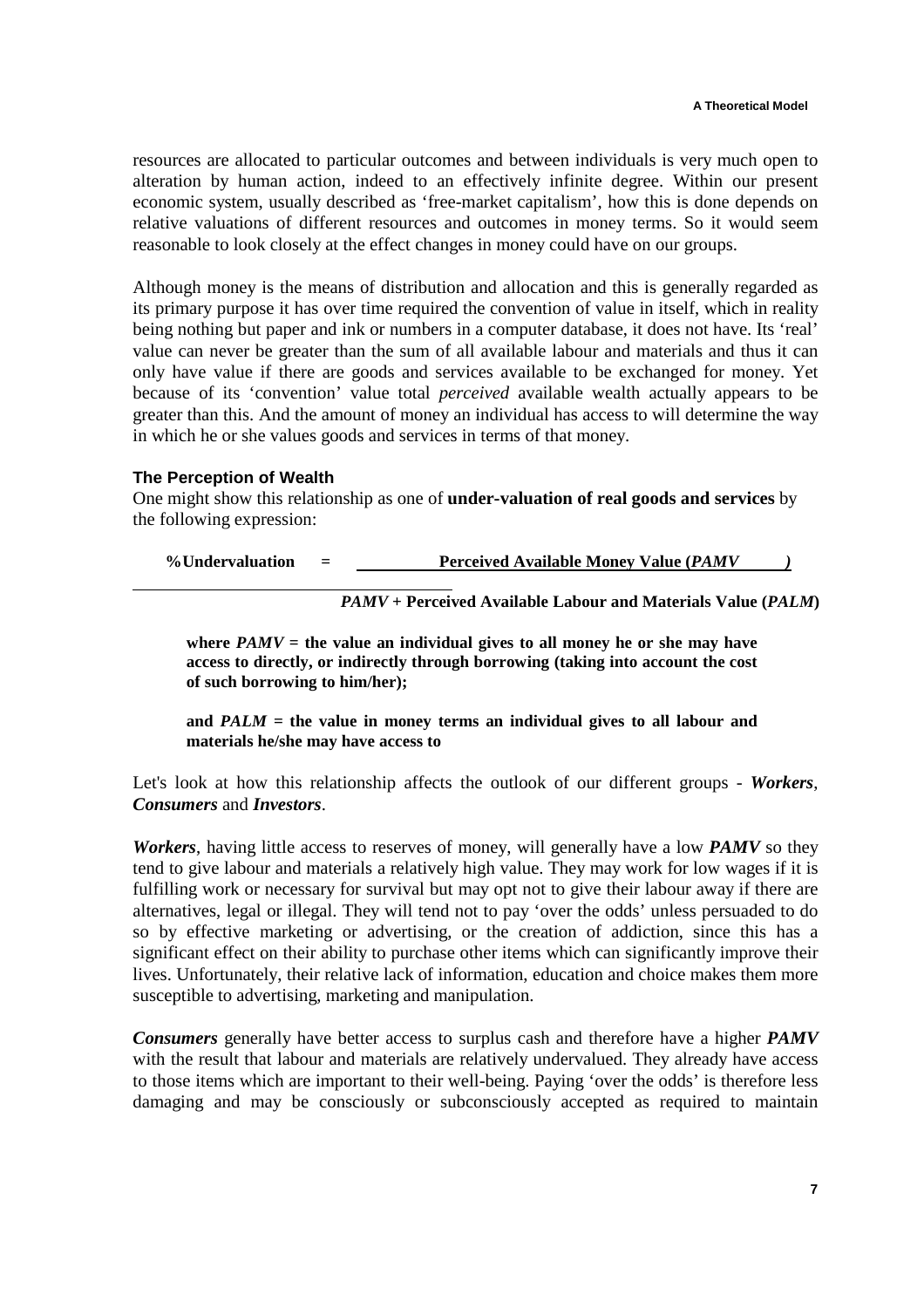business profit margins (from which in any case most consumers apparently benefit through their investments).

*Investors*, with their ever-growing money reserves will have increasingly extensive *PAMV* so that for them the relative value of labour and materials becomes so much smaller that for some this undervaluation may approach 100%. In this situation exchange of money for money by financial speculation can seem a positive exercise despite there being no possibility of overall human benefit whatsoever - not even for the investor him/herself who already has more money than is required to fulfil any possible real human need.

The total perceived value of labour and materials (*PALM*) within a local or national economy may, of course, be altered over time by an increase in the workforce, more available materials or increased productivity of either labour and/or materials through innovation. Such changes are not generally directly observable by *Workers* or *Consumers* except eventually through price changes or lay-offs, but it is more obvious to those that are primarily *Investors* by whom it is used mainly to boost profits and/or increase the perceived value of their business or investments. Any increase in human well-being, or indeed harm, is usually incidental to these aims.

# **The Benefits of Stability**

Despite the difficulties outlined above, however, if other economic variables remain stable, generally over time movement of individuals between groups and experience and dissemination of information among and between each group might be expected to reduce the degree of misvaluation of labour and materials, and increasing productivity through innovation to eventually reduce the real prices of most goods and services important to human well-being. The consequences of this would seem likely to be a gradual predominance of human values over money values and a consequent gradual decrease in inequality of lifelong human potential. But, in the UK, as in other advanced capitalist countries other economic variables cannot remain stable because the most important one of all, the amount of available money in the system, is not stable.

# **The Rising Tide of Money**

What is important to perceived money value is not simply the amount of money circulating as notes and coins but also all money held in bank and building society deposits. This amount (referred to by economists as **M4**) is constantly increasing - in the UK by an average of 10% per annum over the last 15 years or so - as banks and other lending institutions make new loans. From 1982 to 1995 the amount of money in the UK economy has quadrupled. Yet this increase in money has failed to be accurately reflected in National Income (Total Personal Income, Profits and Rent) or in the Retail Price Index (which is a guide to the **Worker's** and **Consumer's** view of the relationship between **PAMV** and **PALM**.)! (**See Figure 3**) How can this be explained? Let's begin by looking at the effects the rise in money has on our Investors, Consumers and Workers respectively.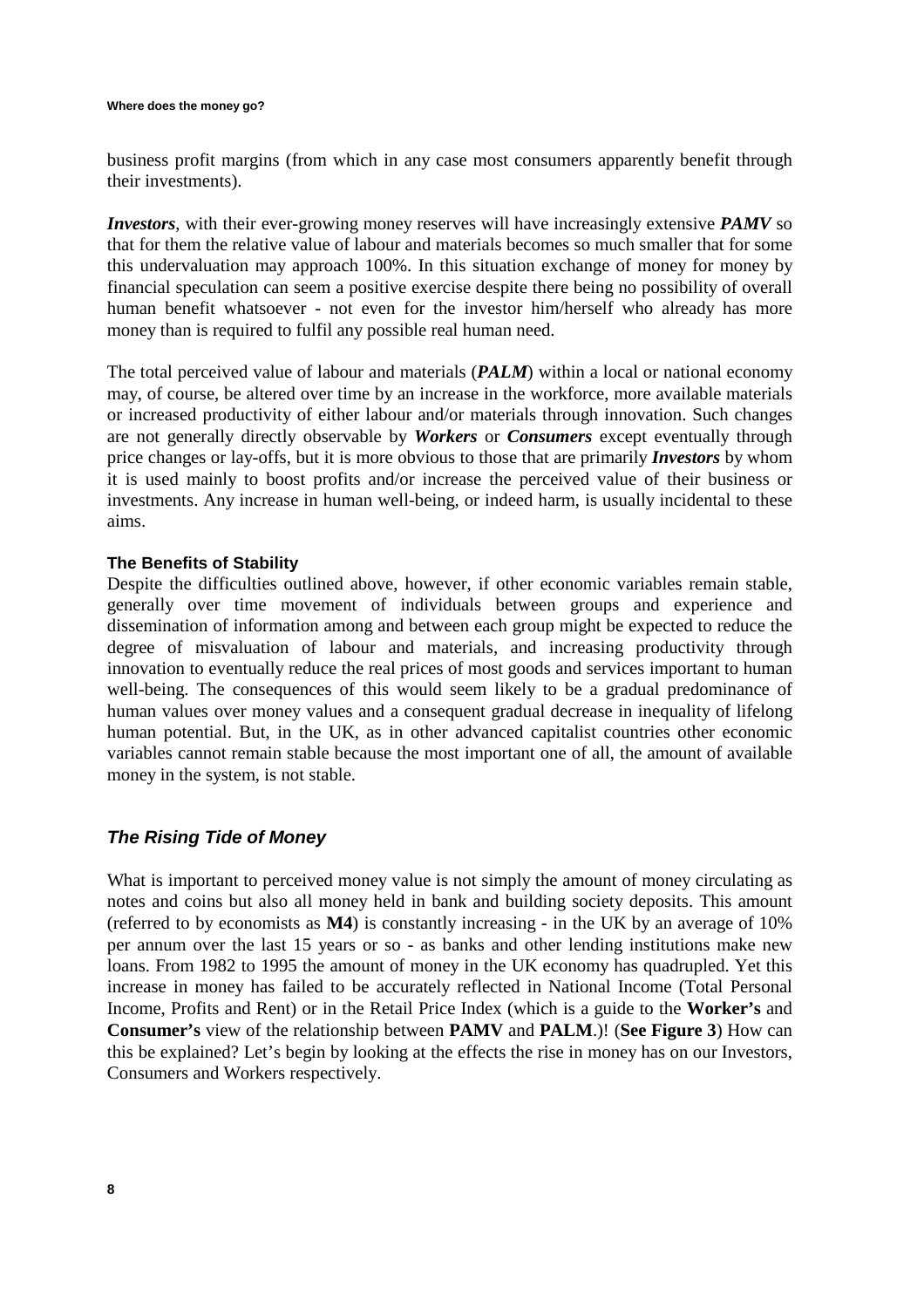

**Figure 3.** The relationship between the money stock, national income and the RPI

*Investors* have the greater access to the new money and therefore can profit directly by making loans, by selling other financial 'services' which require large reserves of money and indirectly through gaining control of material and labour resources. As the money stock increases so does their level of undervaluation of labour and materials with the result that there is likely to be a tendency to discounting the value of human skills, to consuming more natural resources and exceeding the environment's capacity to absorb pollution. This in turn increases the tendency to cost-cutting and 'down sizing' of labour and/or material intensive operations and moving into services, especially financial services, rather than manufacturing. There is a gradual shift from investing in labour and materials to either holding cash in interest bearing accounts or converting it into easily convertible and transferable investments such as equities. The unique quality of such securities is that as their market 'convention' value is already almost completely divorced from use value this can rise indefinitely as long as people have surplus money to pour into them. This in turn raises the value of securities already held without producing any extra use value whatsoever.

Most of the new money created simply circulates, increasingly slowly, between already cashrich *Investors*. The rate at which money circulates - referred to by economists as the 'velocity of money' - falls because as *Investors* have increasingly less need to obtain yet more money they tend to concentrate on safety. Increasingly directors of the largest companies, seeing little purpose in simply ensuring long-term steady profits which they are unwilling to invest in labour or materials, aim to increase their personal status and prestige by acquisitions and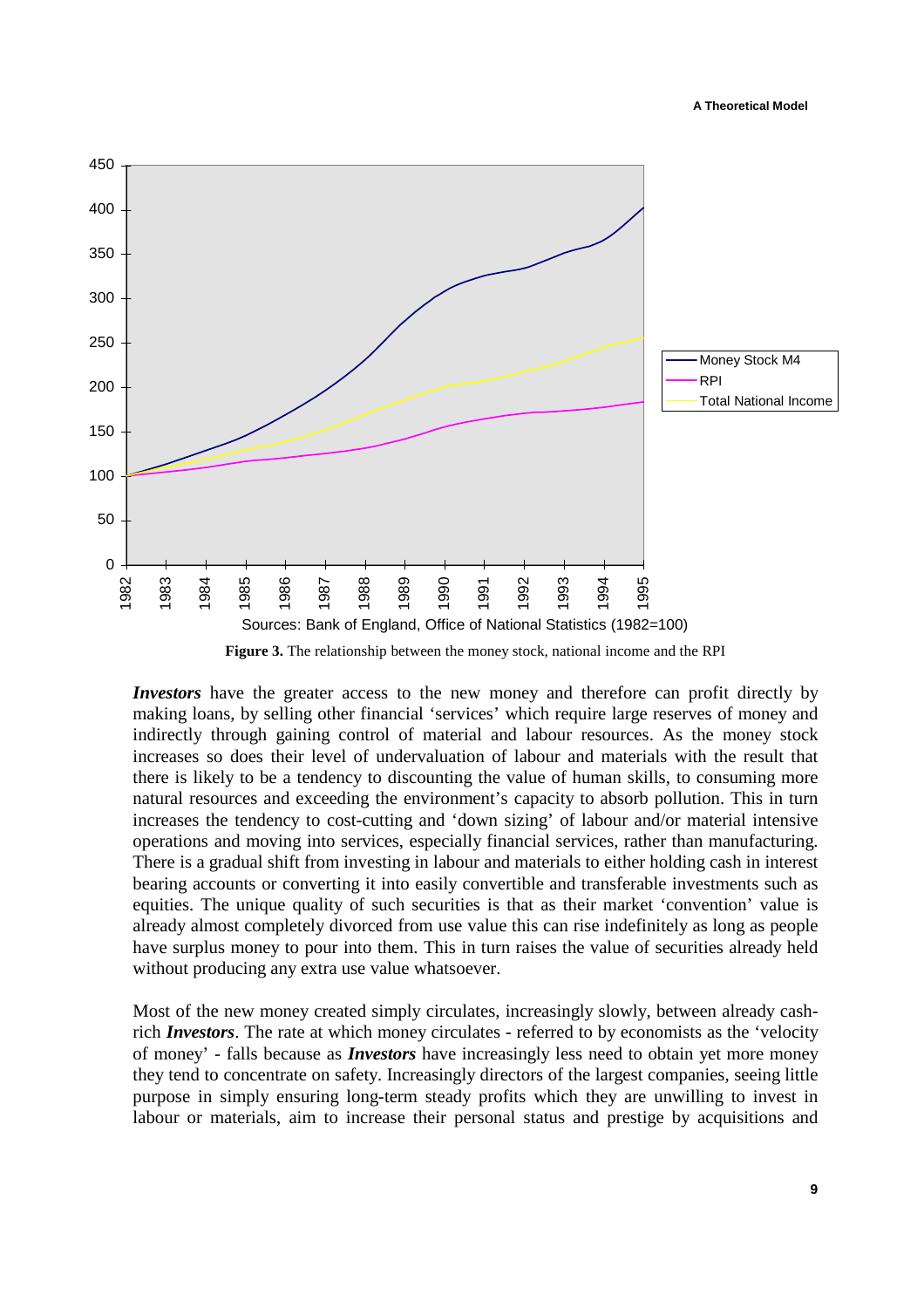mergers which further increase the size of their companies without genuinely improving their profitability or returns to shareholders.<sup>1</sup> The most frequent definite consequence of such operations is to increase unemployment in the guise of 'rationalisation'. Since a lower proportion of money has been used to purchase labour or materials, this should explain why National Income fails to match the rise in money supply. Since only a small proportion of the extra money escapes to be spent on the household items included in the Retail Price Index, this too lags behind.

*Consumers* may gain or lose overall. If they are significant investors as shareholders, pension fund holders etc they will probably gain overall but they may suffer from the shift in priorities of the investors. The incomes of those who stay in employment and have skills relevant to these new priorities, or have the flexibility to acquire them, will tend to increase behind the rise in profits. This combined with greater access to credit for them too, pushes retail prices up. Since consumers do not lack essentials, as well as spending more they can also save an increasing amount (encouraged by the blandishments of the growing financial services industry), further reducing money velocity. Although falling money velocity is associated with rising inflation, this is partially disguised by the fact that the rate of saving is increasing, diverting the extra money away from items on the Retail Price Index.

For **Workers** it is all downhill. Their skills are increasingly irrelevant to the Investors. Unlike most Consumers they lack the resources to easily acquire the necessary new skills. Any rise in prices affects their ability to obtain essentials, yet they cannot easily reduce their demand. Their power to increase wages is distinctly limited unless they are part of a strongly unionised workforce with effective powers to back up negotiation. Even then the best they can expect is to get rises in line with the Retail Price Index which, because it fails to keep up with the rise in money stock, leaves them with relative income, purchasing power and social influence reduced in comparison to both investors and consumers.

# **The Business Cycle**

Eventually the rise in prices and salaries, and wages to a lesser extent, start to bite into profits and further cost-cutting and lay-offs occur, as investors' confidence in more labour-intensive businesses wanes. If the ability to obtain loans at the height of the money-stock rise was greater than the ability of firms to achieve the profits to service them then losses, contraction and unemployment results. Inevitably it is the Workers who suffer most as a group, since their labour is undervalued, their resources low and their purchasing power appears less important to the economy.

Eventually overall spending power falls far enough to bring down prices and the cost of labour to start business investment increasing again and the cycle starts again. Only this time the mind-set of the investors and consumers and workers has been subtly altered by their experiences and by the increase in inequality. Workers' expectations are lowered by unemployment, Investors switch even more to services and financial businesses rather than reopening closed factories. Consumers' money tends to follow the Investors. As the cycle ebbs and flows there is an ever-widening spread between the rich Investors, the comfortable

<sup>&</sup>lt;sup>1</sup> All fall down. *The Economist*, February 28<sup>th</sup> 1998, p81.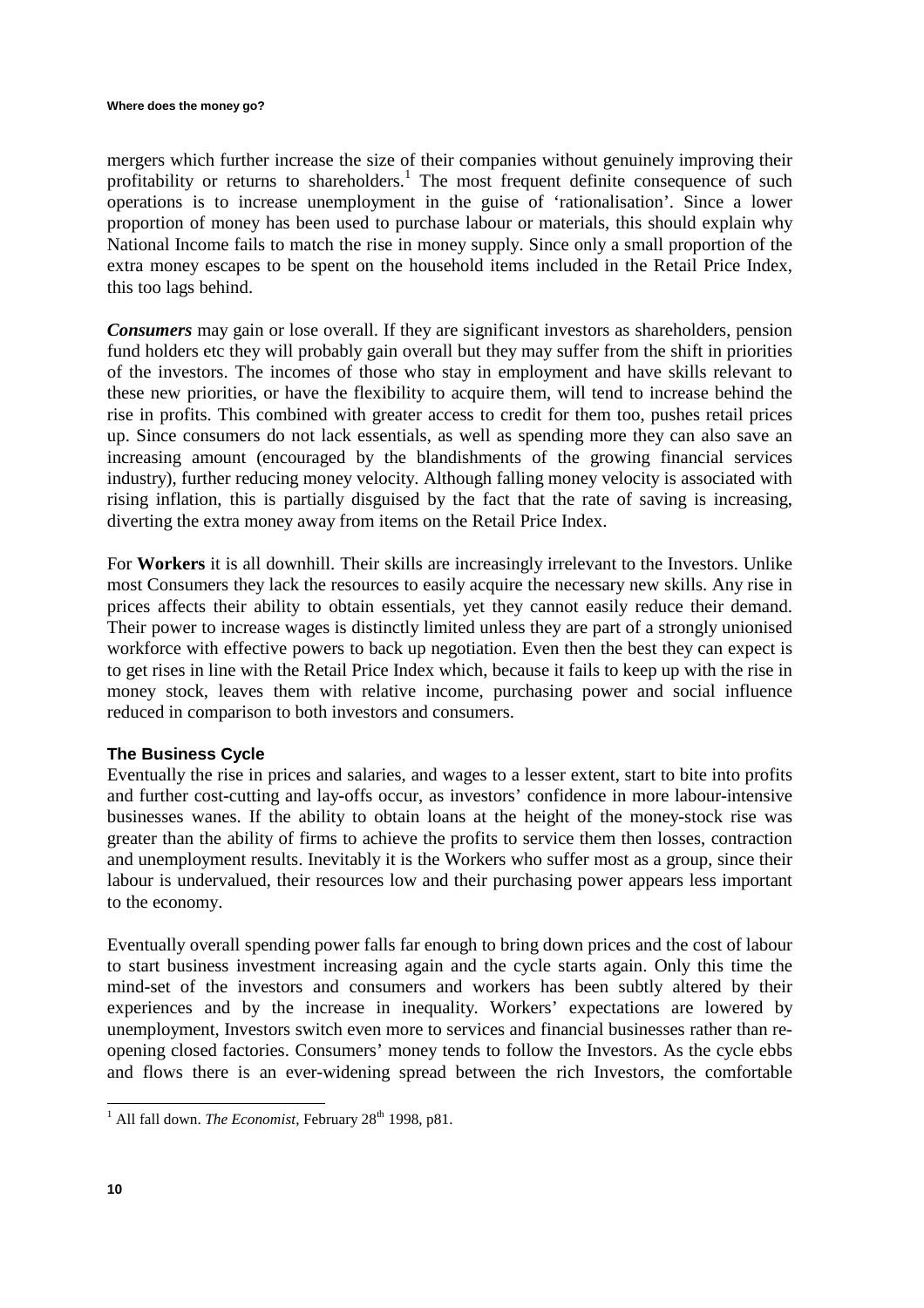Consumers and the poor Workers; there is reducing capital investment in labour and materials and there is a continuous shift of business activities from the 'real' economy to financial operations, whose profits inexorably increase. As this happens access to the diminishing pool of trained labour and to material resources requires increasing amounts of money, resulting in further increases in the 'real' wealth of the rich along with their money-wealth and the further impoverishment and loss of resource access for the poor.

#### **Relationship with Government**

There are also parallel changes in the relationship to government transfers, as the money stock rises. Those with money increasingly value it more than labour and materials so want to hang on to their money - and not pay high rates of tax - tending to discount the value of the services received in exchange such as public health, education and welfare. Since the rich, through control of resources and information have disproportionate influence on government this results in a failure of the funding of such services to keep pace with the expansion of money and a widening gap between what the affluent will pay for services for their own use and the services that can be provided for the community as a whole.

## **How this relates to conventional economic thought**

**J M Keynes** suggested that government borrowing and spending (thus increasing the money stock) would result in the purchase of more corporate bonds, raising their price and lowering their effective rate of interest. This would have the effect of encouraging increased investment *before* prices started to rise. This might be true but the difficulty here is that those who have access to the extra money belong to the *Investors* group, and they become increasingly less likely over time to invest in natural resources or human labour and skills. Indeed corporate bonds are now an uncommon form of funding, having been replaced as an investment vehicle by equities, whose overall rate of return is much less directly influenced by the real performance of the company in whose name they stand.

**Milton Friedman** and the monetarists believed on the other hand that once increases in the supply of money had raised prices, wage adjustment would result in output falling back to its original level. Again this would appear to be true but ignores the differing effects of price rises on *Consumers* and *Workers*. *Consumers* have much more power to adapt their consumption and salary levels to adapt to the new conditions and maintain the value of their income in 'real' terms. But for *Workers*, this is much more difficult and they risk finding themselves out of work altogether with poor prospects for re-employment.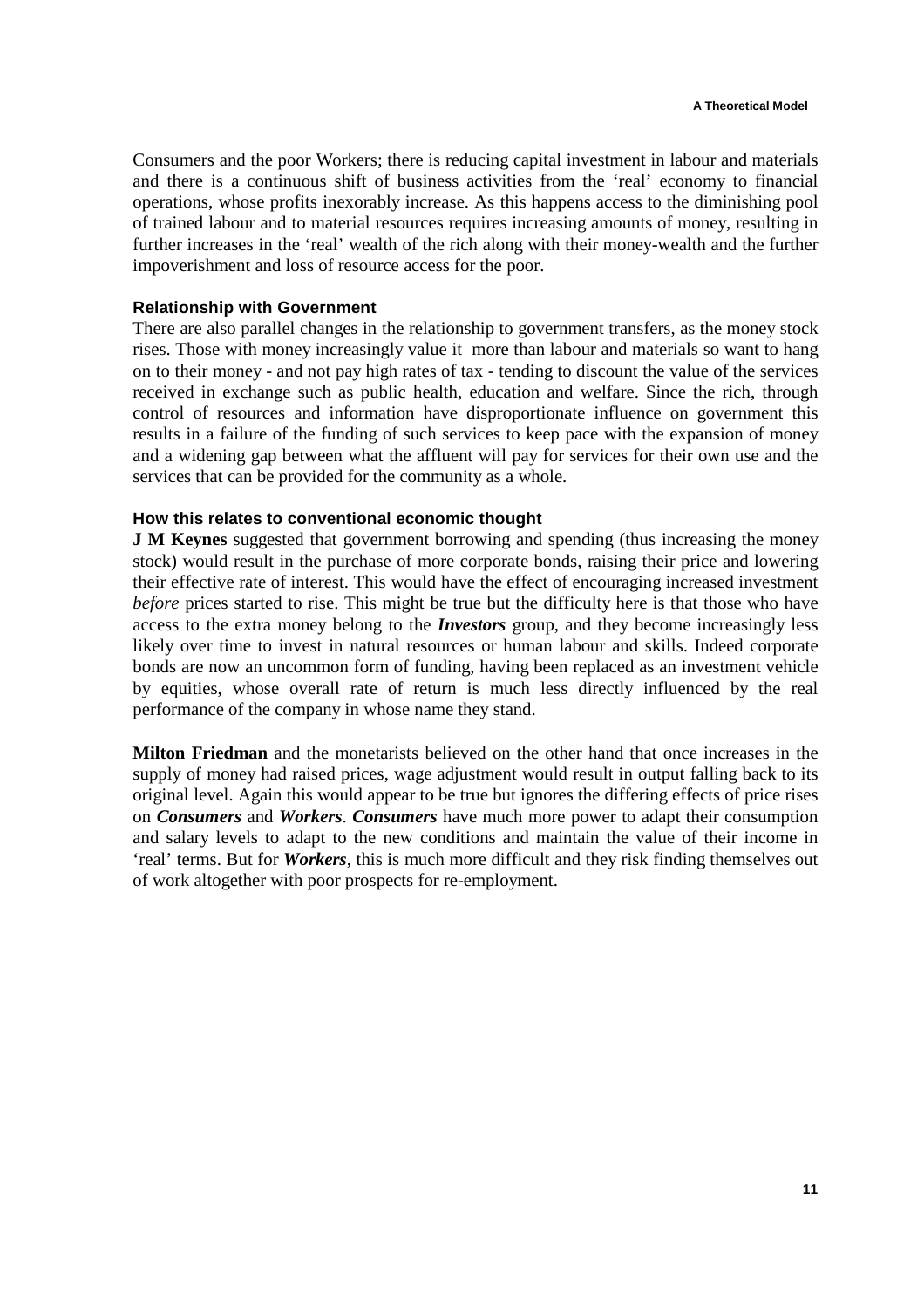# **Six Hypotheses**

The foregoing exploration of the theoretical consequences of the rise in the money stock reveals certain trends that seem to develop across the different groups as a whole and so illustrates a situation where despite the caveats mentioned earlier it is possible to make suggestions as to consequent effects. If the money supply increases faster than the overall perceived value of labour and materials (*PALM*) it will result in the following trends over successive business cycles irrespective of intermediate fluctuations in inflation and unemployment and unexpected 'shocks'. (Although these almost always have the effect of speeding up the pre-existing trends.) National Income, which I shall use to represent *PALM*, is regarded by many as an overestimate of the growth of 'real' value in the economy, as it does not take into account reductions in environmental and social capital. As far as I know no-one thinks it an underestimate!

- **1. Income inequality will increase**
- **2. Unemployment and/or underemployment will rise**
- **3. There will be a shift from manufacturing to services, especially financial services**
- **4. There will be reduced levels of direct capital investment in labour and materials relative to profits**
- **5. Levels of public health and education funding will fail to keep pace with private sector equivalents**
- **6. There will be increasing investment in cash and equities with a falling velocity of money circulation**

In the following sections I shall examine each hypothesis in turn by looking at trends in the UK economy over the timespan 1975 - 1995 or shorter periods within it in relation to Money Supply (M4) growth. It is of course important to remember that within this period many restraints to the pattern I have outlined above were removed. The most important of these being:

**Removal of Exchange Controls -** increased the exposure of the UK economy to external sources of money and influence.

**Privatisation** - has had the effects of allowing shedding of workers, lower pay and poorer conditions without democratic accountability. Has also increased the number of equities and equity transactions.

**Reduction in Union Rights** - has had the effect of making it easier to dictate terms and payrates using the threat of redundancy.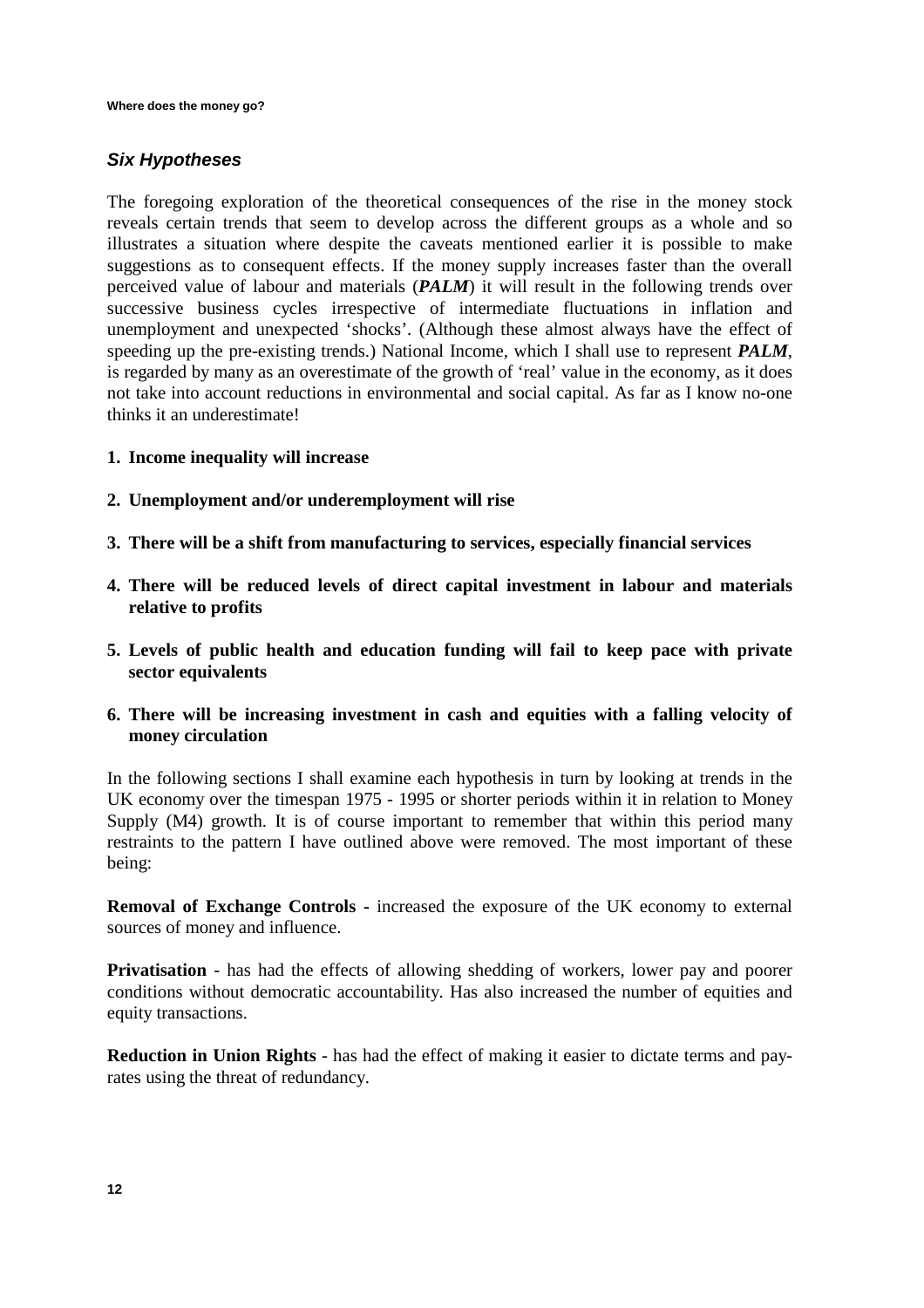Although they played a permissive role in the changes that occured in this period and made the nature of the process clearer, I do not believe that they on their own were the driving force behind them.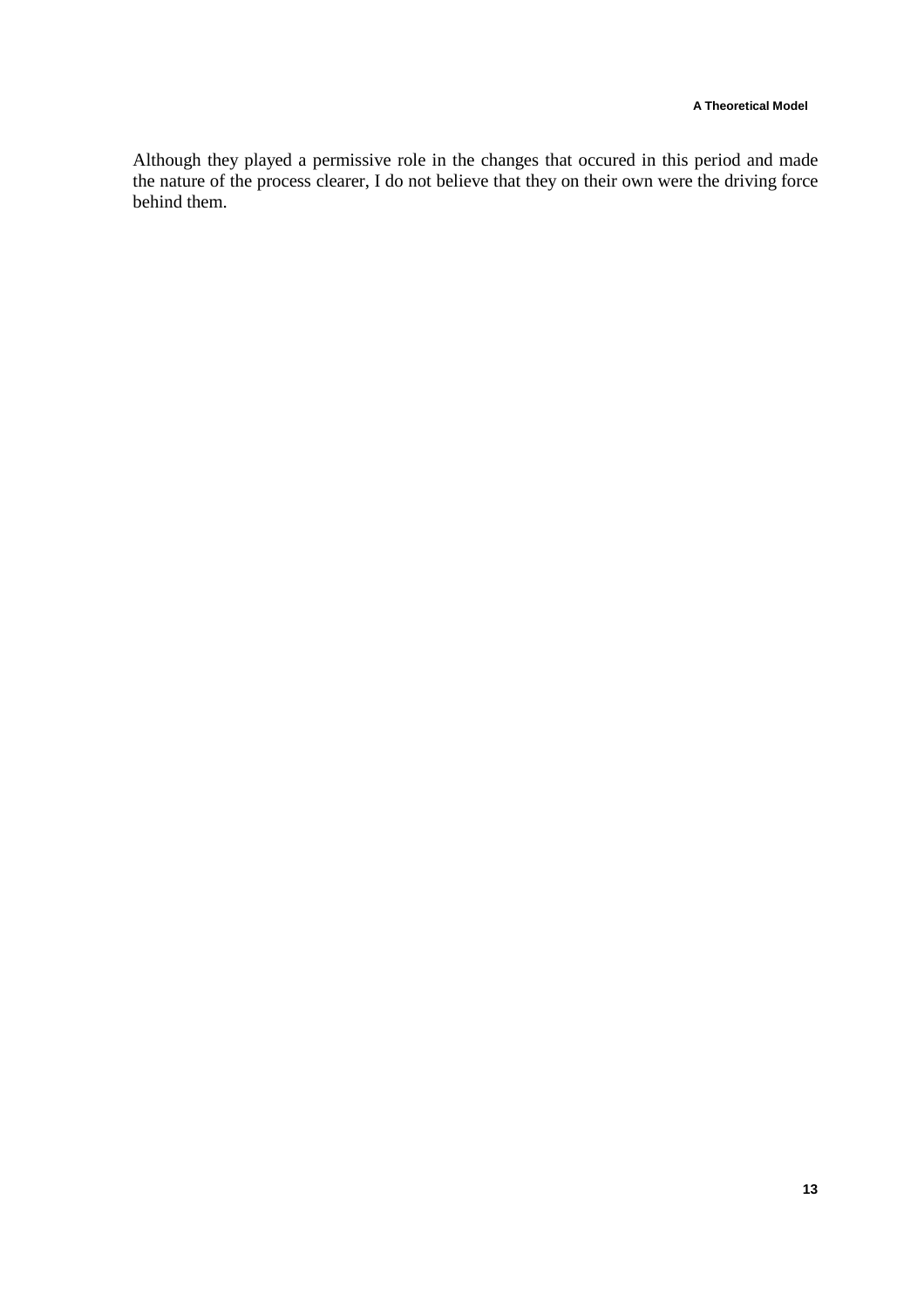# **Section 2 - Testing the Hypotheses**

# **Hypothesis 1 - Income inequality will increase**

That the perception of widening inequality is confirmed by the facts as illustrated by **Figure 4** which shows the relative shift of the median incomes (the income level dividing each group in half) of each tenth of the population compared to the contemporary level of average earnings. This actually demonstrates that only the top 20% of the population have improved their earnings level relative to the average over this period.



**Figure 4.** Changes relative to average earnings of decile-group medians 1979 - 1993/94 (adjusted for household size)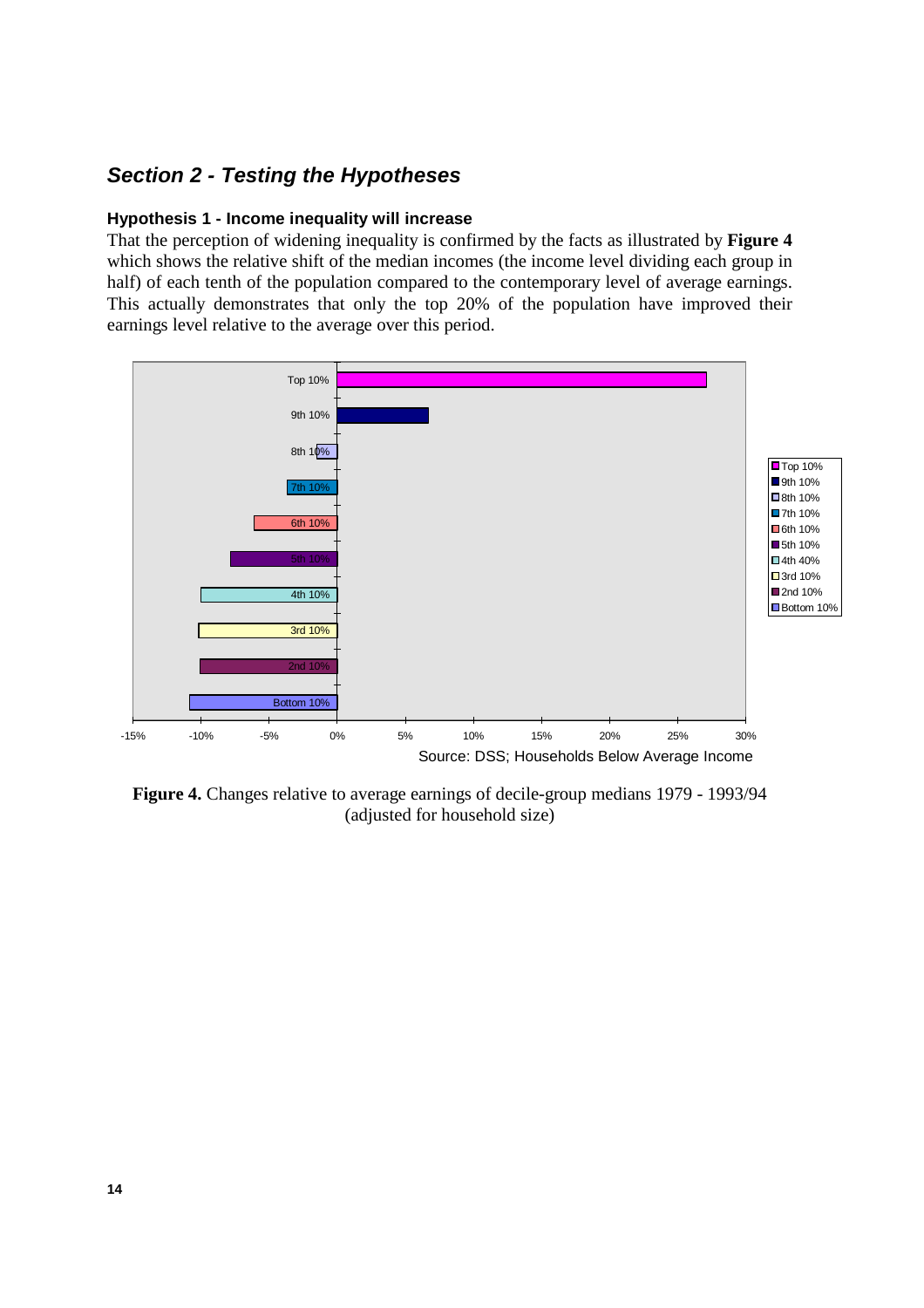# **Hypothesis 2 Unemployment and/or underemployment will increase**

Unemployment rose above 5% for the first time since World War II in 1979 and seems unlikely to return below it in the foreseeable future. (**Table 1)**

|                              | 1974-79                               | 1980 - 85 | 1986 | 1987 | 1988 | 1989 | 1990 | 1991 | 1992 | 1993 | 1994 | 1995 | 1996 |
|------------------------------|---------------------------------------|-----------|------|------|------|------|------|------|------|------|------|------|------|
| <b>Claimant</b><br>Rates (%) | 5.0                                   | 10.5      | 11.  | 9.9  | 8.0  | 6.2  | 5.8  | 8.0  | 9.7  | 10.3 | 9.3  | 8.2  |      |
|                              | Source: ONS, Labour Market Statistics |           |      |      |      |      |      |      |      |      |      |      |      |

**Table 1.** Unemployment Benefit Claimant Rates 1974-1996

It is now generally accepted however that official claimant figures do not tell the full story. **Figure 5** shows the underlying pattern of change.



**Figure 5. Economic Activity Rates: by age and gender, 1971 to 1996** 

This shows firstly that many more woman have come into the workforce (of whom over 40% are part-time workers) and secondly that more men are economically inactive, particularly after the age of 40. Of economically inactive men around 30% are students and around 50% are long-term sick or disabled. Of the latter group there is much evidence that many of them would like to work if suitable work was available.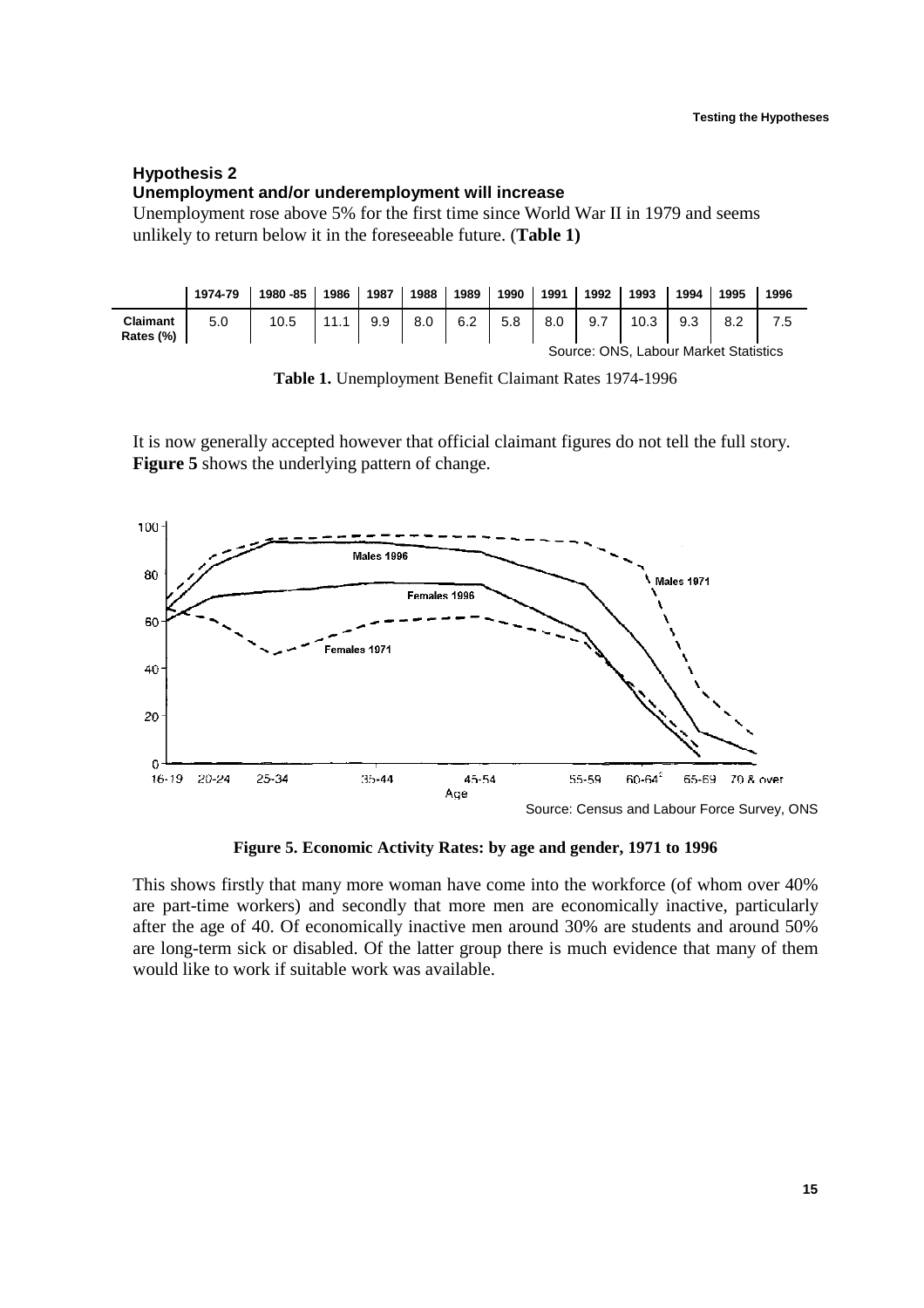# **Hypothesis 3**

## **There will be a shift from manufacturing to services, especially financial services**

There are various ways of looking at this, but many are confounded by other factors such as changing income distribution and levels of employment. Share of total corporate profits over the period would seem to be the best guide to how the control of resources, including money, is shared.



 **Figure 6a**. Sector shares of gross corporate profits 1982



 **Figure 6b**. Sector shares of gross corporate profits 1995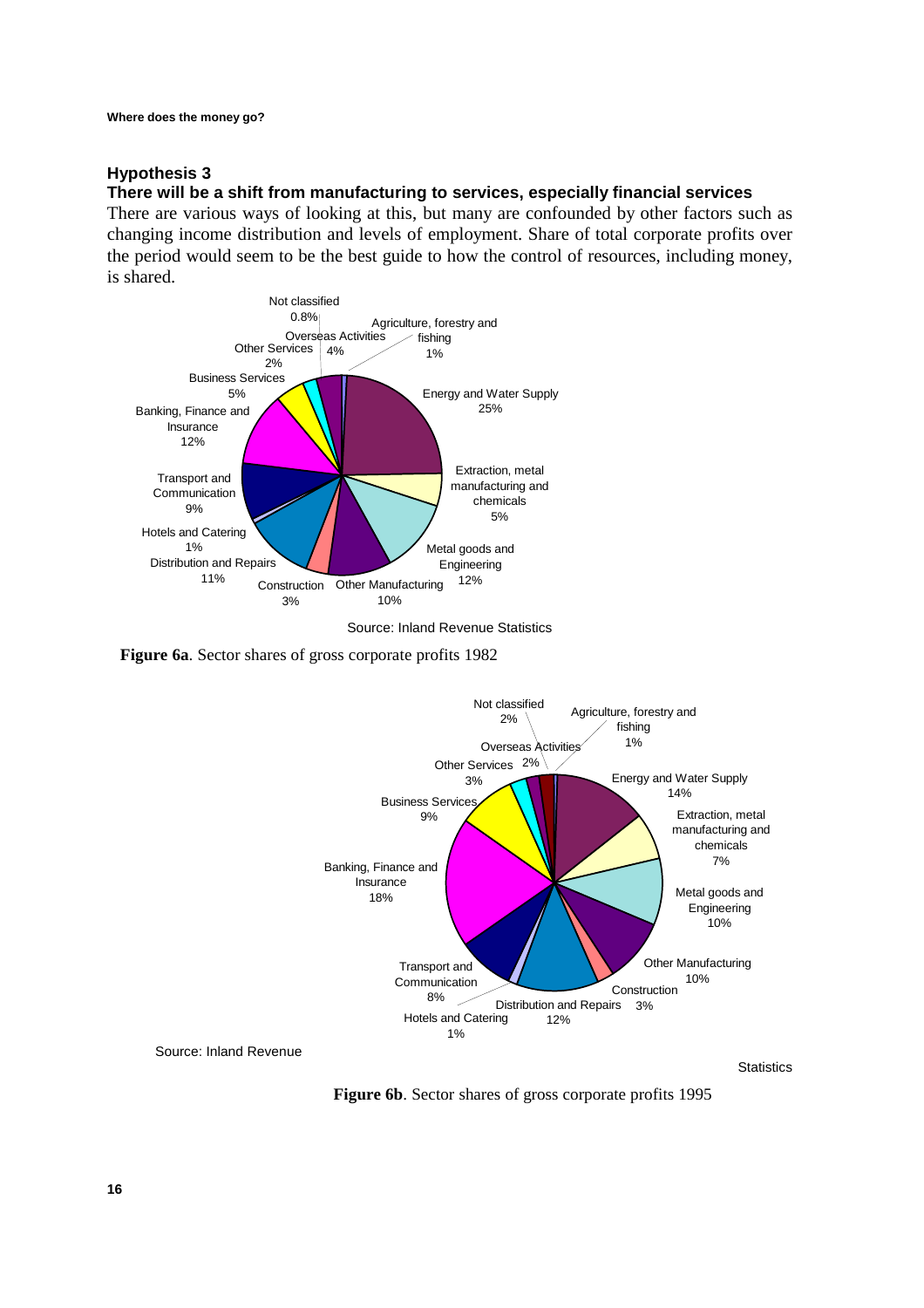Figures 6a and 6b suggest that the expected shift occurred. As the contribution from North Sea Oil and Coal has decreased, the largest increases in profits occured in Banking, Finance and Insurance and the Business Services sector while the materials or labour intensive sectors remained static in relative terms. Evidently 'Business Services' companies are much more successful at achieving greater profits for themselves than the companies they sell their skills to!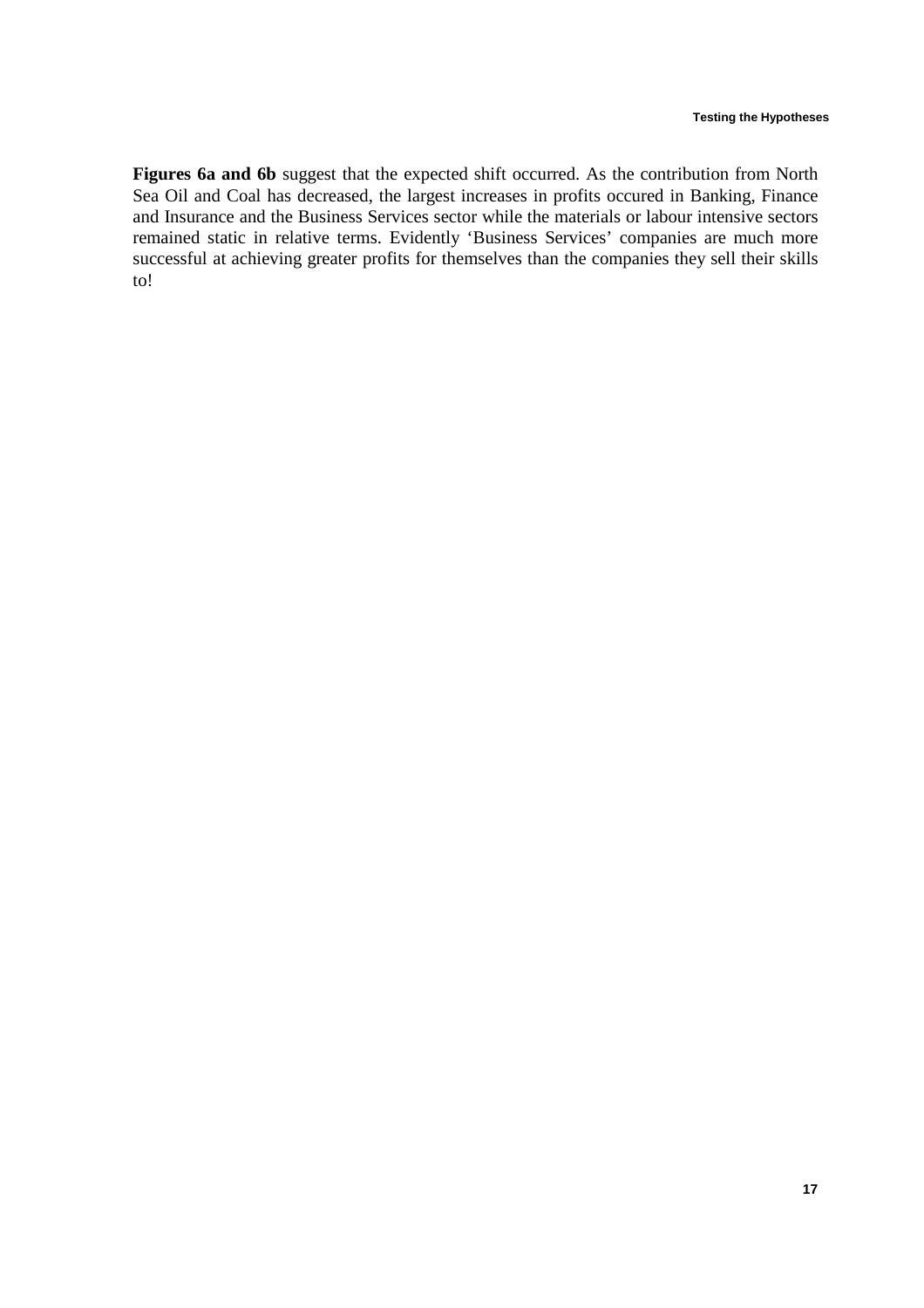# **Hypothesis 4 There will be reduced levels of direct capital investment in labour and materials relative to profits.**

**Figure 7** shows the relative changes in total profits, corporate trading profit and rents (GTPC + Rent) and Gross Domestic Fixed Capital Formation (GDFCF), the value of new investment by government, personal and corporate sectors in buildings, plant, machinery etc in the UK which is expected to realise ongoing profits or benefit and therefore not counted as revenue expenditure. The value used here does not take depreciation into account. The graph confirms a persistent fall in the rate of material investment from 1975-1995 relative to all profits. As predicted this trend is markedly exaggerated after the 1989-92 recession, despite a return of profits to the overall trend rate.



**Figure 7.** Gross Profits and Fixed Capital Formation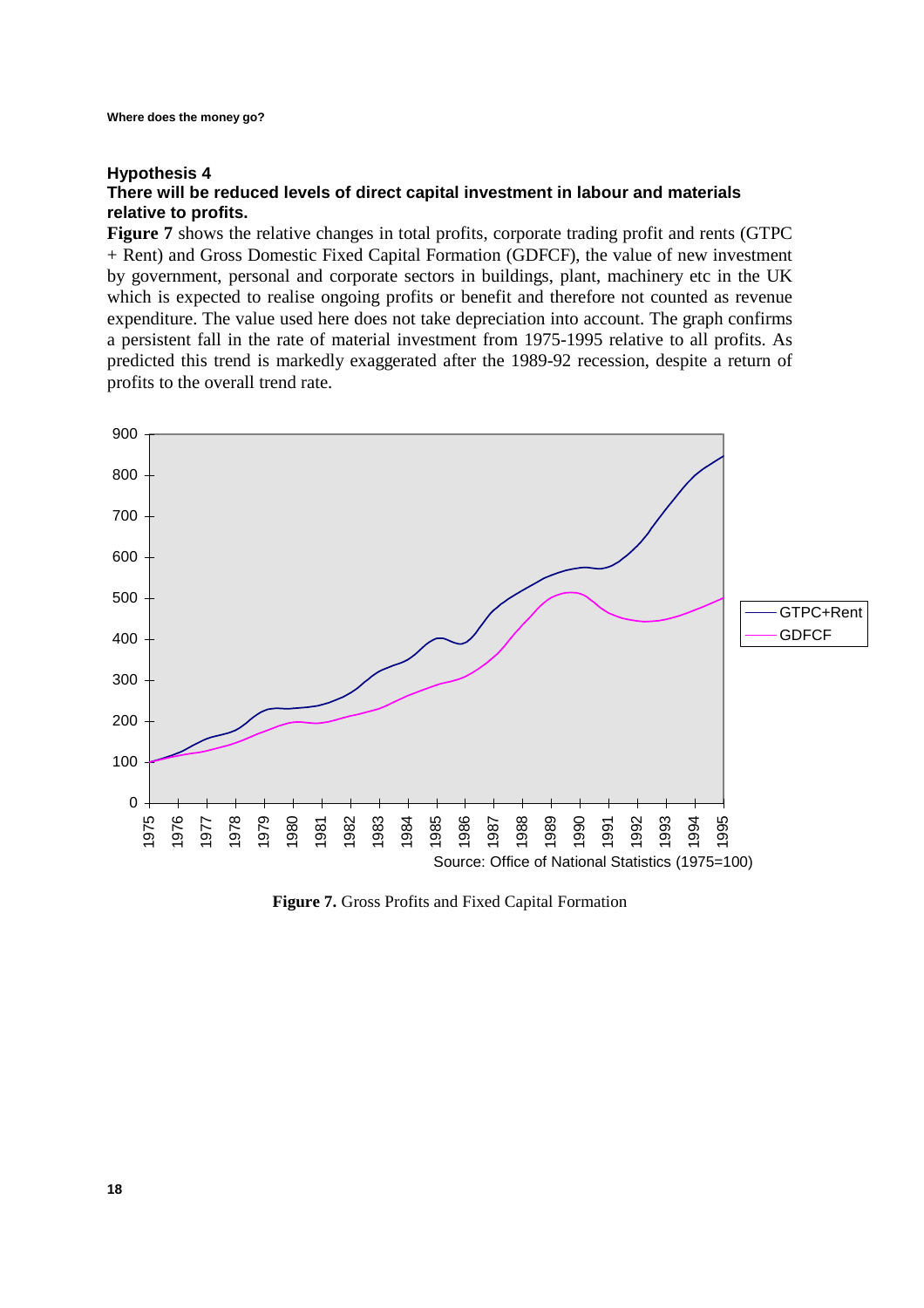#### **Hypothesis 5**

**Levels of public health and education funding will fail to keep pace with private sector equivalents** 

**Figure 8** shows how real demand for healthcare, as demonstrated by the willingness to pay for it by those with the resources to do so, has moved ahead of the increase in government funding. Electoral pressures have presumably reduced the divergence to some extent. Even more dramatic is the way in which public funding of education has lagged behind real demand of those with the economic power to pay for it.



**Figure 8.** Relative Trends in Expenditure (Government Education Expenditure excludes grant transfer payments)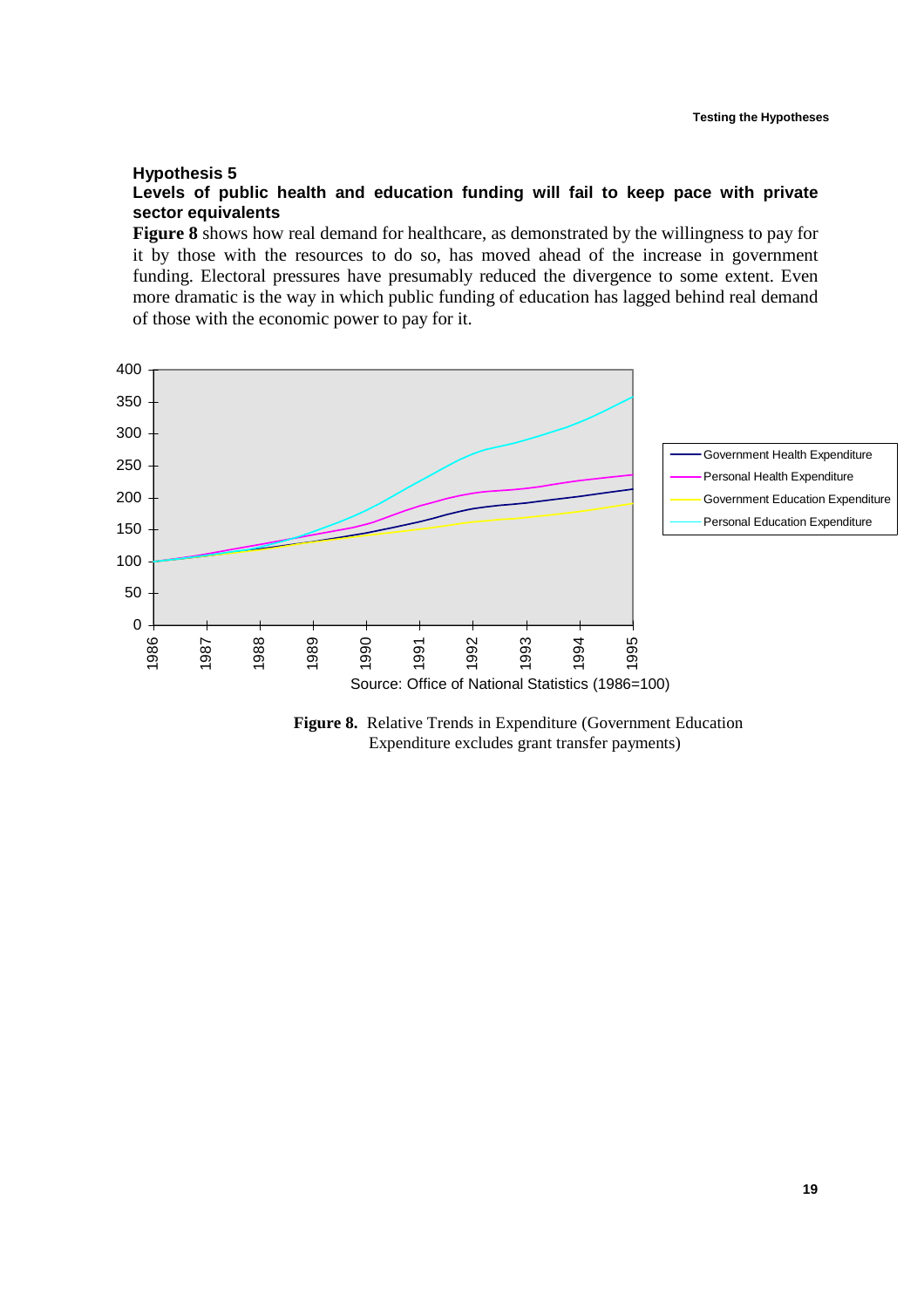#### **Hypothesis 6**

# **There will be increasing investment in cash and equities with a falling velocity of money circulation**

**Figure 9** shows how the rate of growth of the money supply is closely related to the velocity of circulation of money. The fall in circulation rate explains why national income (the aggregate of total personal incomes and profits in the UK) lags behind the growth in money. This means that the money must be being held longer by somebody. Since income growth and profit growth is increasingly skewed to those who are likely to be cash-rich this is perhaps unsurprising! The evidence suggests that it is increasingly concentrated in the hands of those closest to its formation. Rich individuals and banks have so much money that they don't know what to do with it and most of it presumably passes through the Stock Exchange! The total value of all securities quoted rose from £1.2 trillion to £4.1 trillion between 1986 and 1996! Yet in 1995 there was only £623 billion in all the bank and building society accounts in Britain.<sup>2</sup> So watch out for that crash!



**Figure 9**. Money Stock (M4) and its Velocity of Circulation

<sup>&</sup>lt;sup>1</sup> Annual Abstract of Statistics 1998, Table 17.15. ONS

<sup>2</sup> Annual Abstract of Statistics 1997, Table 17.8. ONS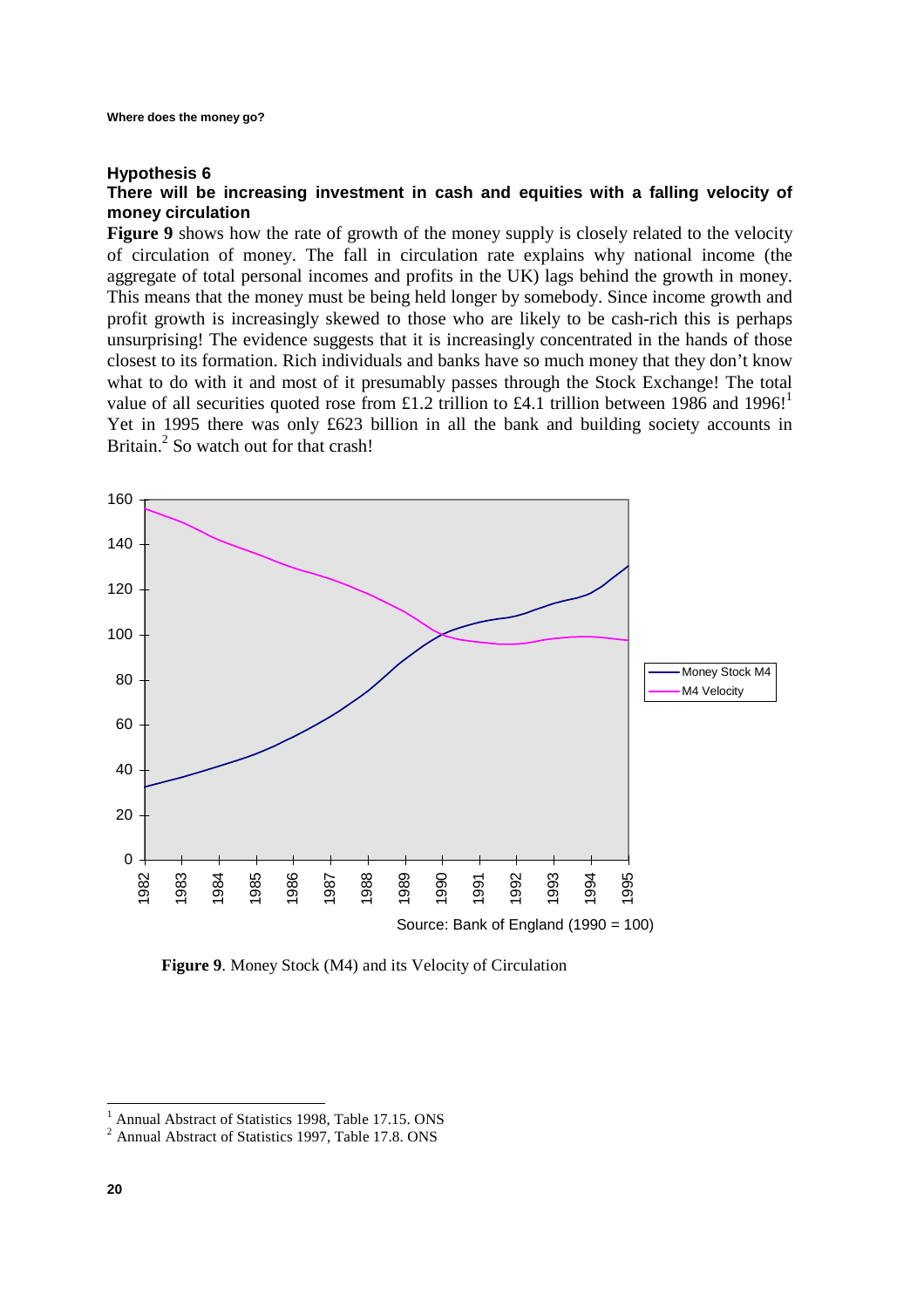# **Section 3 - Looking to the Future**

# **Future Trends**

The money supply has been rising rapidly, with falling velocity of circulation over the last 3 years or so. Gross Domestic Fixed Capital Formation is failing to keep up with profits. It seems that a substantial proportion of the extra money being created is going into the increasingly febrile Stock Market. These trends seem likely in time to lead to increasing unemployment, inequality and further reductions in the valuation of and investment in labour and materials. This in turn is going to cause increasing pressure on public services. The present Labour government in Britain are presently trying to limit the effects of this by diverting money from the newly privatised utilities' profits to extensive employment and training subsidies, establishing a minimum wage and re-instituting some employment rights. They have expressed the wish to improve education standards and rationalise the National Health Service but must try to do this without significant increases in public spending, so have limited scope. Other measures such as giving the Bank of England the role of setting interest rates independently, and reducing reliance on government borrowing can have a small effect on reducing the advantages of those currently holding economic power. However it will be seen that none of these measures curtail the pressure of the money stock rise or the tendency to undervaluation of materials and labour that must follow. Further steps will clearly be necessary to deal with this.

# **What can be done?**

As a start the growth in money must be effectively curbed. The only way to do this is to insist that all loans are fully capitalised, that is to say that banks and other lending institutions are no longer able to create new assets when they make loans, but must switch from other assets such as equity investments, or obtain new deposits. This will have major consequences:

- 1. Bank profits will fall dramatically, since their assets will be much less flexible, and they will lose the profits on new loans. This should not concern us too much. They don't earn these extra profits, they just print them! As these activities are curtailed many able individuals will be forced to find more socially useful employment. Banks will still continue to exist in their role of guarding money and distributing it from those that have more than they currently need to those who have less than they currently need but have the potential to obtain more in the future. Modest charges, as interest rates, could quite reasonably continue to be charged to cover administration, risk and some degree of service development. The value of the Stock Market would plateau and then decline, although not necessarily precipitously, until the value of shares was more closely related to an accurately perceived valuation of corporate output - in terms of financial and other criteria.
- 2. Loan finance will be of course be more difficult to obtain. This means that to survive enterprise must become based more on access to human and material capital and less on money capital. Since these real assets continue to exist, this requires no more than changes in attitude and business practice. Instead of businesses borrowing money capital they would move to areas of high unemployment, develop skills, provide fulfilling work and obtain modestly paid labour in return for a genuine stake in the business and consequent added security. They would utilise natural resources that would otherwise be underused or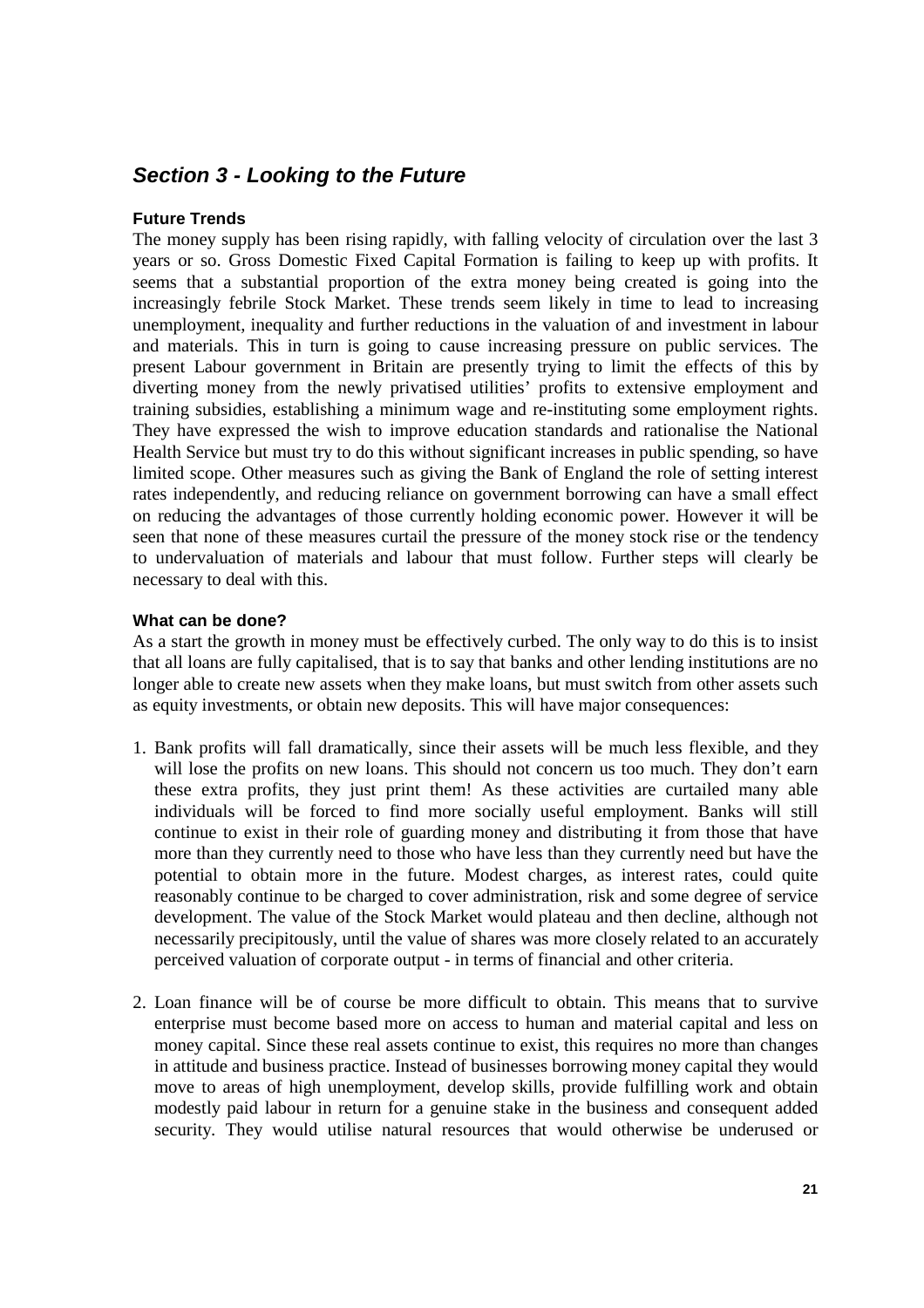wasted, or even actually reclaim such resources. A major role of government at all levels will be to facilitate the matching of labour and material resources in this way, probably using a sophisticated computer network. This network could also be developed to allow extensive payment in kind using transformable credits, which could not be accumulated in the way that money presently can be. One area of concern may be that **Investors** will remove their money altogether from business investment, yet this need not automatically be so, if it is borne in mind that as described in (1) the main alternative destination for their money, the Stock Market, must fall, its value being almost completely fuelled by the rise in the Money Stock.

- 3. Money profits will fall generally, due to the reduced mobility of capital. This means that business development will increasingly rely on human and material investment rather than money. This in turn will require businesses to gain participation and commitment from all employees and shareholders. To achieve this will inevitably require more equitable distribution of remuneration and greater workplace and shareholder involvement and democracy. This in its turn is likely to result in businesses becoming more 'holistic' in their objectives, producing social and environmental capital that far exceeds the real value of the money capital formerly produced. Government will again have to take the lead in encouraging and enabling this to occur by appropriate changes to the rules of business structure and corporate governance.
- 4. As the perceived value of labour increases, wages of **Workers** will tend to rise spontaneously compared to **Consumers**. Since new money is not being created, there will be redistribution of the now limited money stock. However this redistribution will not occur through the unwelcome offices of the 'State' but as a result of a view of reality now undistorted by money's unchecked growth. **Investors**, will see the financial value of their money and 'near-money' (eg: equities) assets decline, but the value to society (including themselves) of all 'real' assets rise. The immediate payoff for **Consumers** and **Investors** is reduced anxiety over the consequences of loss of that status and reduced defensive expenditure on the consequences of social deprivation, pollution, traffic congestion and so on. The less immediate payoff is that more human ingenuity and human resources are now aimed directly at improving the human condition rather than lining the pockets of a few **Investors** and ameliorating unsightly pockets of human decline. Faster, more effective and sustainable *real* human growth and development must result. This is essential if problems such as Global Warming, perhaps especially if we cannot avoid it, are to be tackled without serious consequences for all.
- 5. Because **Workers** lack bio-psychological essentials, most of their increased share of the available money will be *spent* rather than *saved* resulting in an increased velocity of money. As they will now be buying manufactured functional items they were previously unable to afford this should stimulate production rather than raising prices. In conventional economic terms the Unemployment/Inflation Curve will have been shifted, reducing both! The greater commitment of workers to the businesses in which they work, and the greater perceived value of non-money items should also reduce the inflationary pressure usually expected with 'full' employment.